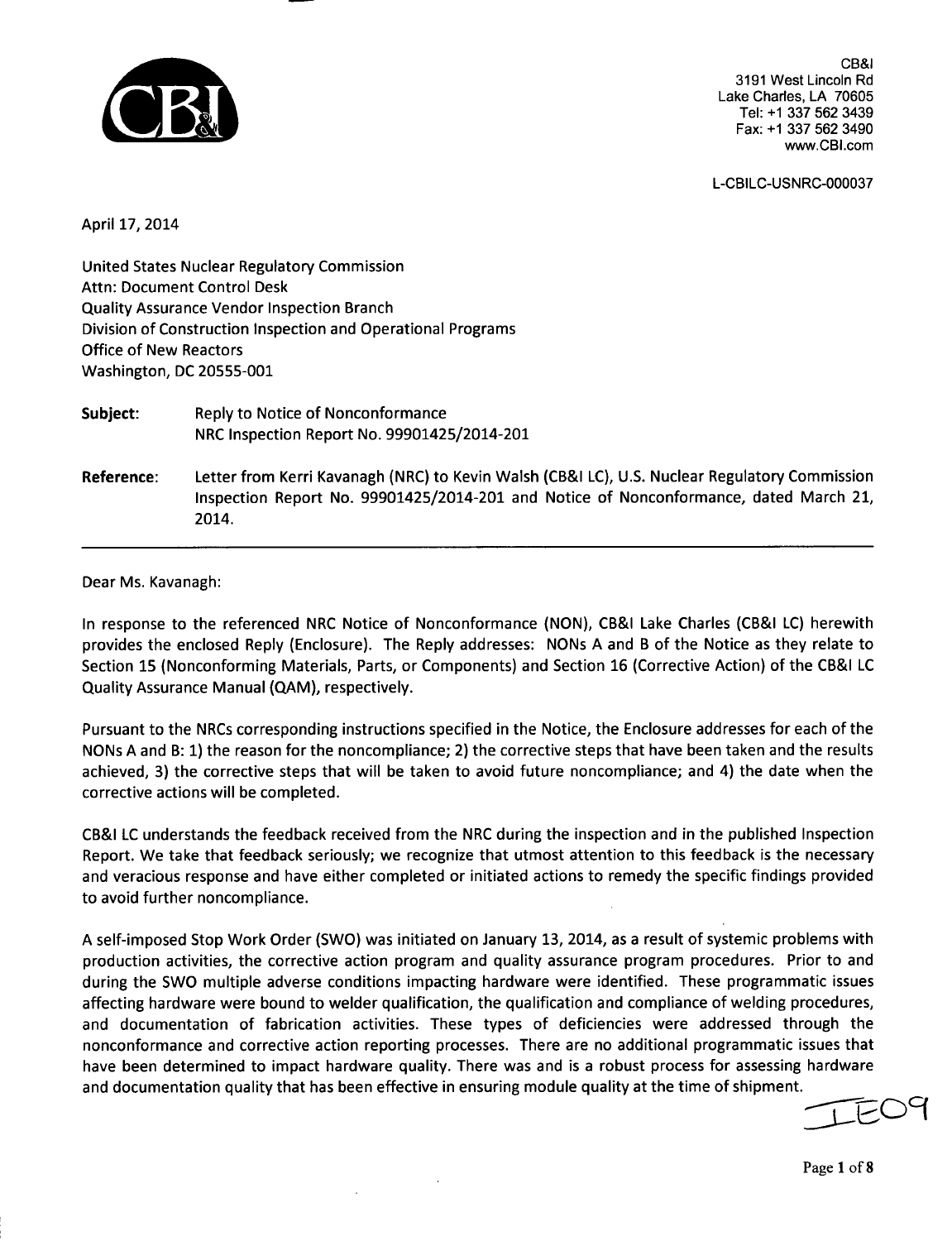

CB&I 3191 West Lincoln Rd Lake Charles, LA 70605 Tel: +1 337 562 3439 Fax: +1 337 562 3490 www.CBI.com

L-CBILC-USNRC-000037

The conditions identified in the order have since been resolved and approved by the Management Review Board. The stop work order was lifted on April 8, 2014.

In an effort to measure effectiveness of the actions taken to correct the deficiencies identified in the Stop Work Order, an independent team will perform an audit of the CB&I LC Corrective Action Program, procedure development and review process, procedure use and adherence practices, and welding program implementation. This audit is scheduled to be completed within 60 days of lifting the SWO.

Should you have any questions regarding this submittal, please contact Ryan Whitford, Director, Quality, at (337) 562-3686.

Sincerely,

Ryan Whitford Quality, Director CB&I LC

Phil Badgwell, II General Manager CB&I LC

Enclosure: Reply to Notice of Nonconformance 99901425/2014-201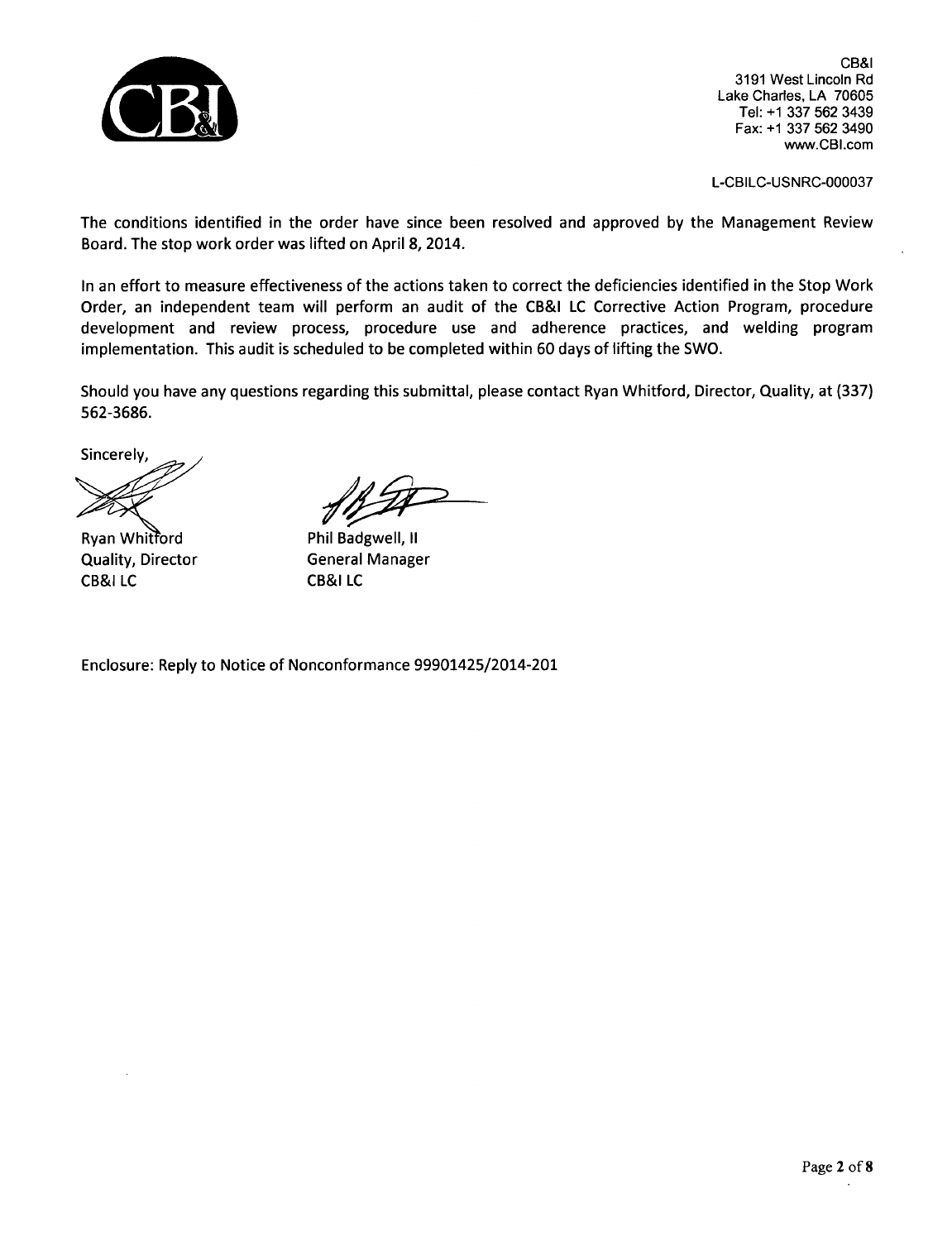

 $\bar{\phantom{a}}$ 

 $\sim$ 

CB&I 3191 West Lincoln Rd Lake Charles, LA 70605 Tel: +1 337 562 3439 Fax: +1 337 562 3490 www.CBI.com

L-CBILC-USNRC-000037

**ENCLOSURE** REPLY TO **NOTICE** OF **NONCONFORMANCE**

 $\bar{a}$ 

 $\sim$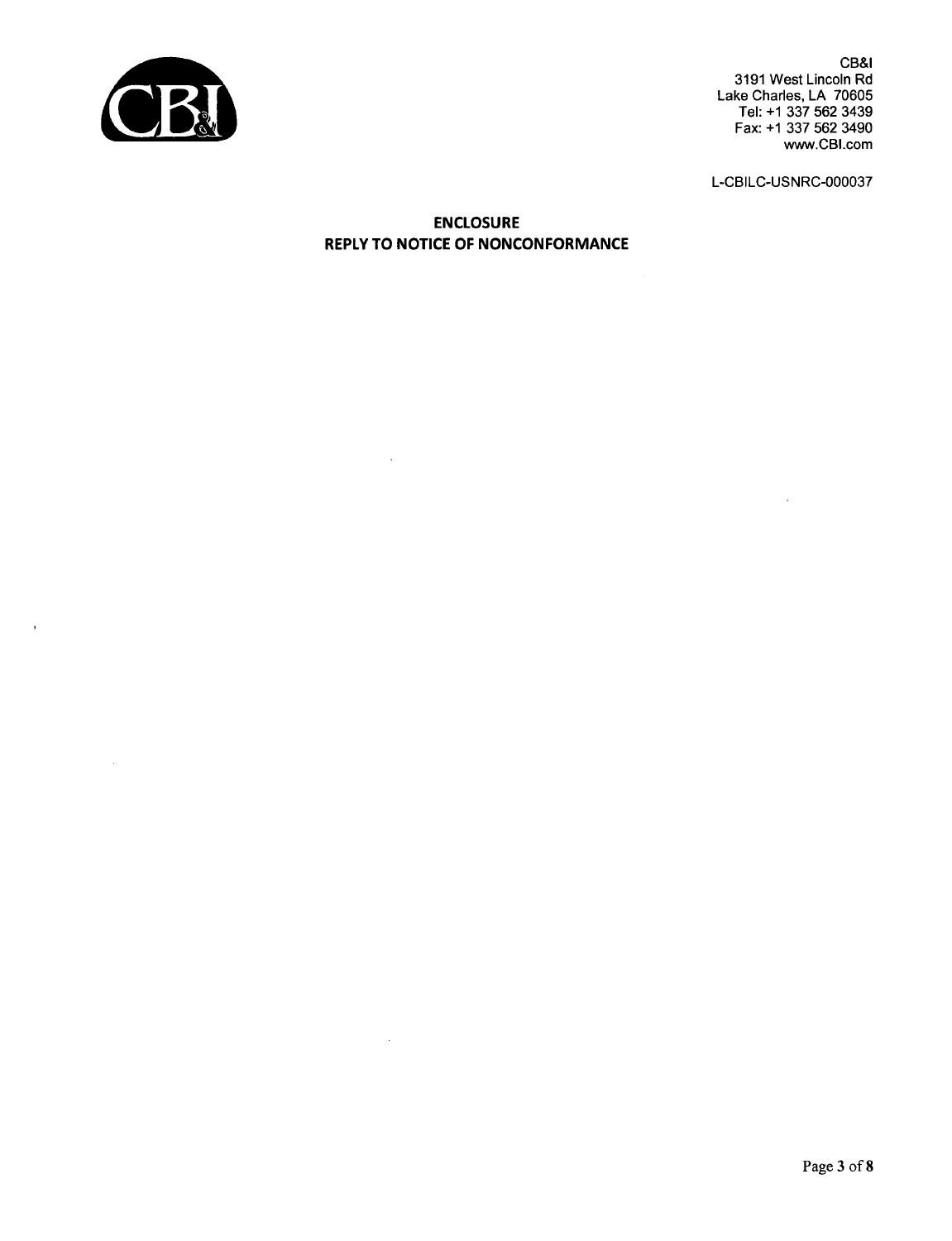

CB&I 3191 West Lincoln Rd Lake Charles, LA 70605 Tel: +1 337 562 3439 Fax: **+1** 337 562 3490 www.CBI.com

L-CBILC-USNRC-000037

## STATEMENT OF NOTICE OF NONCONFORMANCE:

Based on the results of a US Nuclear Regulatory Commission (NRC) inspection conducted at the CB&I Lake Charles (CB&I LC) facility in Lake Charles, LA on February 3, 2014 through February 7, 2014, it appears that certain activities were not conducted in accordance with NRC requirements which were contractually imposed upon CB&I LC by your customers or by NRC licensees:

A. Criterion XV, "Nonconforming Materials, Parts, or Components," of Appendix B, "Quality Assurance Criteria for Nuclear Power Plants and Fuel Reprocessing Plants," to Title 10 of the *Code of Federal Regulations* (10 CFR) Part 50, "Domestic Licensing Production and Utilization Facilities, "states in part that, "Measures shall be established to control materials, parts, or components which do not conform to requirements in order to prevent their inadvertent use or installation. These measures shall include, as appropriate, procedures for identification, documentation, segregation, disposition, and notification to affected organizations."

Section 15.0, "Control of Nonconforming Items," CB&I LC's Quality Assurance Manual (QAM), Revision 8, dated September 13, 2013, states, "Items that do not conform to specified requirements shall be identified and controlled to prevent inadvertent installation or use, and further processing beyond a point where the nonconforming condition can no longer be corrected."

Section 6.12, "Implementing instructions for NCRs," of CB&I LC Administrative Procedure QP-CA-215, "Control of Nonconforming Items," Revision 0, dated October 31, 2012, step 6.12.2 states in part, "the initiator completes appropriate blocks in the software form or on a hard copy", and attachment 1 block 15 to QP-CA-215 is where the initiator describes the "Nonconforming Condition". Also in QP-CA-215 the Manager QC is designated as responsible to perform step 6.12.4.a, which states, "Reviews the identified condition on the NCR and determines if nonconforming condition is valid."

Contrary to above, as of February 7, 2014, CB&I LC failed to adequately implement measures to control material, parts, or components which do not conform to requirements in order to prevent their inadvertent use or installation. Specifically, CB&I failed to correctly identify unresolved nonconformances on a safety-related sub-module being prepared to ship: one stud that had an incomplete weld was incorrectly located in the documentation; one stud that was identified on the documentation as being added and having incomplete weld did not appear to exist on the module, and one stud was documented as having an incomplete weld but was actually missing.

# This issue has been identified as Nonconformance 99901425/2014-202-01.

B. Criterion XVI, "Corrective Action," of Appendix B, "Quality Assurance Program Criteria for Nuclear Power Plants and Fuel Reprocessing Plants," to Title 10 of the *Code of Federal Regulations* (10 CFR) Part 50, states, in part, that "Measures shall be established to assure that conditions adverse to quality, such as deficiencies and nonconformances are promptly identified and corrected."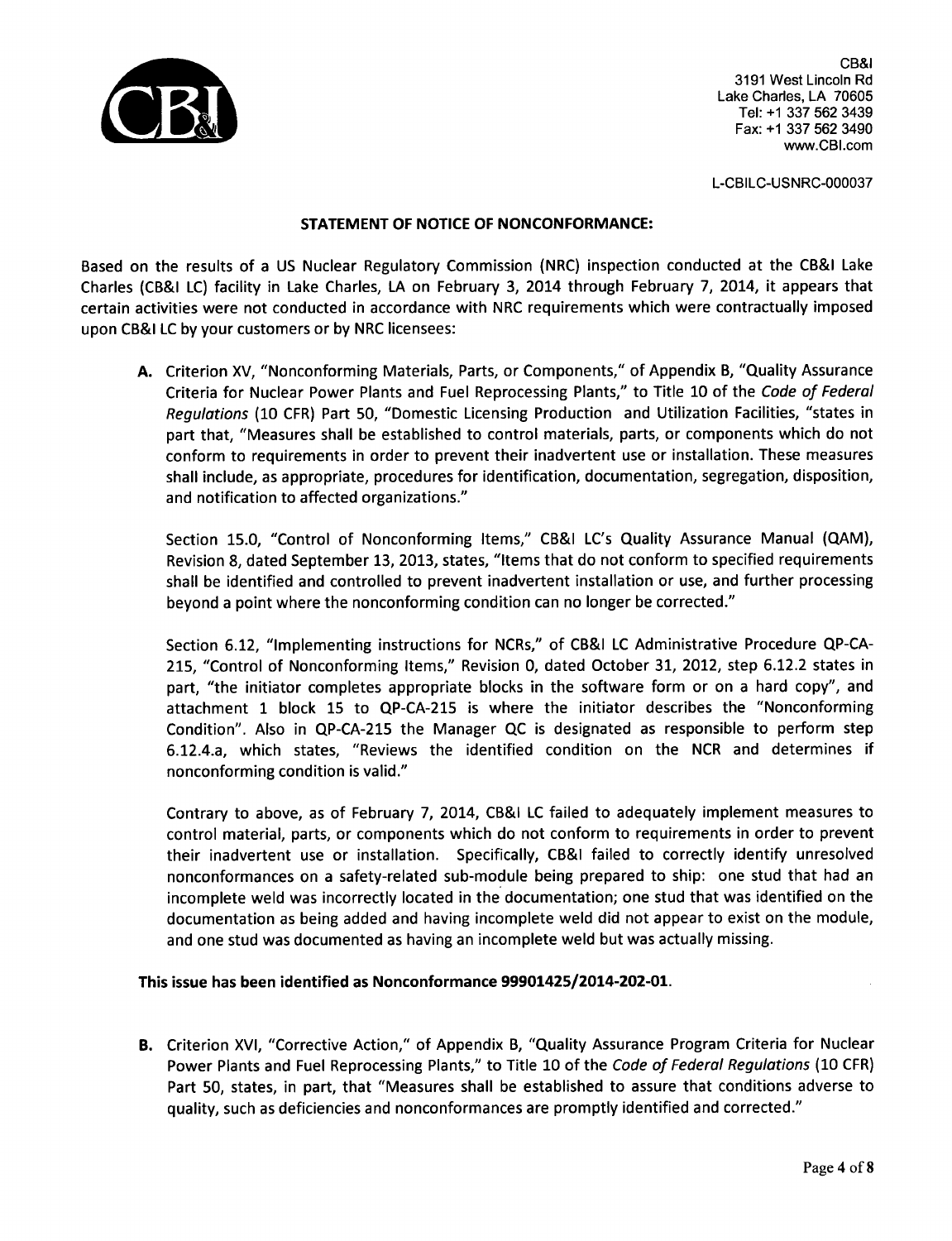

CB&I 3191 West Lincoln Rd Lake Charles, LA 70605 Tel: +1 337 562 3439 Fax: +1 337 562 3490 www.CBI.com

L-CBILC-USNRC-000037

Criterion **III,** "Design Control," of Appendix B to 10 CFR states, in part, that "design changes, including field changes, shall be subject to design control measures commensurate with those applied to the original design".

Section 16, "Corrective Action," of CB&I LC's Quality Assurance Manual (QAM), Revision **8,** dated September 13, 2013, states, in part, that in classifying conditions adverse to quality, the review shall consider repetition of specific conditions adverse to quality, as well as the relationship or similarity between different conditions.

Contrary to the above, as of February 7, 2014, CB&I LC did not ensure that conditions adverse to quality, such as deficiencies and nonconformances are promptly identified and corrected. Specifically, CB&I LC did not take timely and effective corrective action for a previously identified NRC finding 99901401-2011-202-03 from 2011 for red lining of drawings for safety-related AP1000 sub-modules. CB&I LC had closed the corrective action on April 30, 2012, for the NRC finding. Through a focused sample, the NRC identified 20 corrective action reports in 2013 related to inadequate implementation of red lining (which includes annotating design changes) to drawings.

This issue has been identified as Nonconformance 99901425/2014-201-02.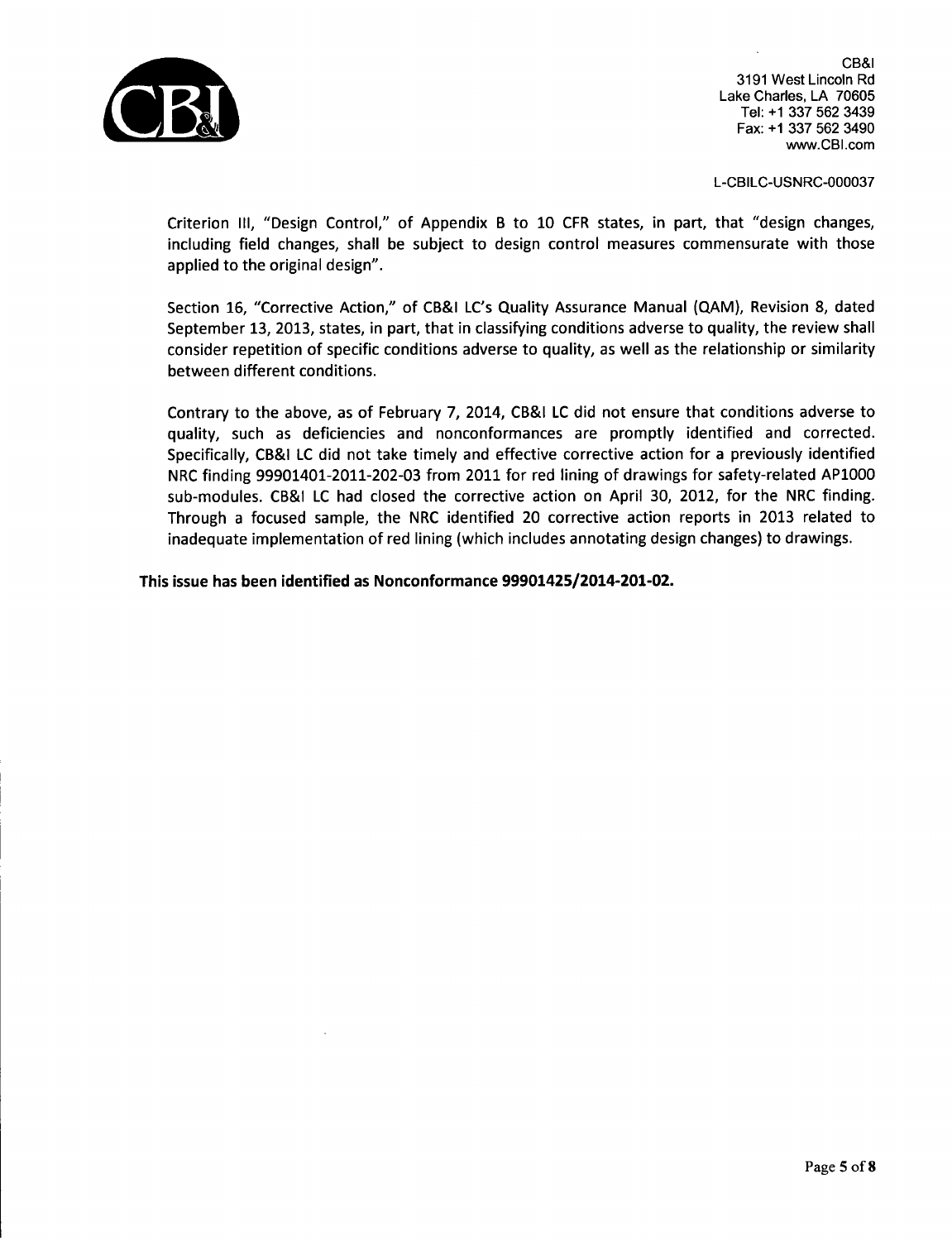

CB&I 3191 West Lincoln Rd Lake Charles, LA 70605 Tel: +1 337 562 3439 Fax: **+1** 337 562 3490 www.CBI .com

L-CBILC-USNRC-000037

### CB&I **LC** REPLY TO NONCONFORMANCES A AND B

### CB&I **LC** Reply to Nonconformance A

### 1. The Reason for Nonconformance A

Condition Report (CR) 2014-128 was initiated to document this issue.

The failure to properly identify deficiencies on CA05-05 Summer was determined to be caused by human performance error. The individuals performing the Quality Control (QC) assessment of CA05- 05 Summer did not use human performance improvement techniques such as self and peer checking.

For nonconforming items identified and corrected at CB&I LC, procedure QP-EG-215 Revision 0, "Nonconformance Program", provides controls to prevent inadvertent misidentification and shipment of nonconforming items for installation. These controls include formal disposition, correction and re-examination.

### 2. Corrective Steps That Have Been Taken and Results Achieved

Training was conducted with inspection personnel involved in the QC assessment of CA05-05 Summer reinforcing the need to use self-checking and peer-checking techniques when identifying discontinuities.

Procedure QP-EG-306, "Processing Nonconformance Reports" has been revised to incorporate required peer checking of discontinuities identified in NCRs when those discontinuities are intended to be transferred to site for corrective work.

## 3. Corrective Steps That Will Be Taken to Avoid Noncompliance

A review of NCRs on the CAO5 modules has determined additional NCRs have been closed with N&Ds to transfer work to the site. Impacted NCRs are being evaluated and deficient documentation corrected as required.

### 4. Date When Corrective Actions Will Be Completed

The corrective action will be complete by May 30, 2014.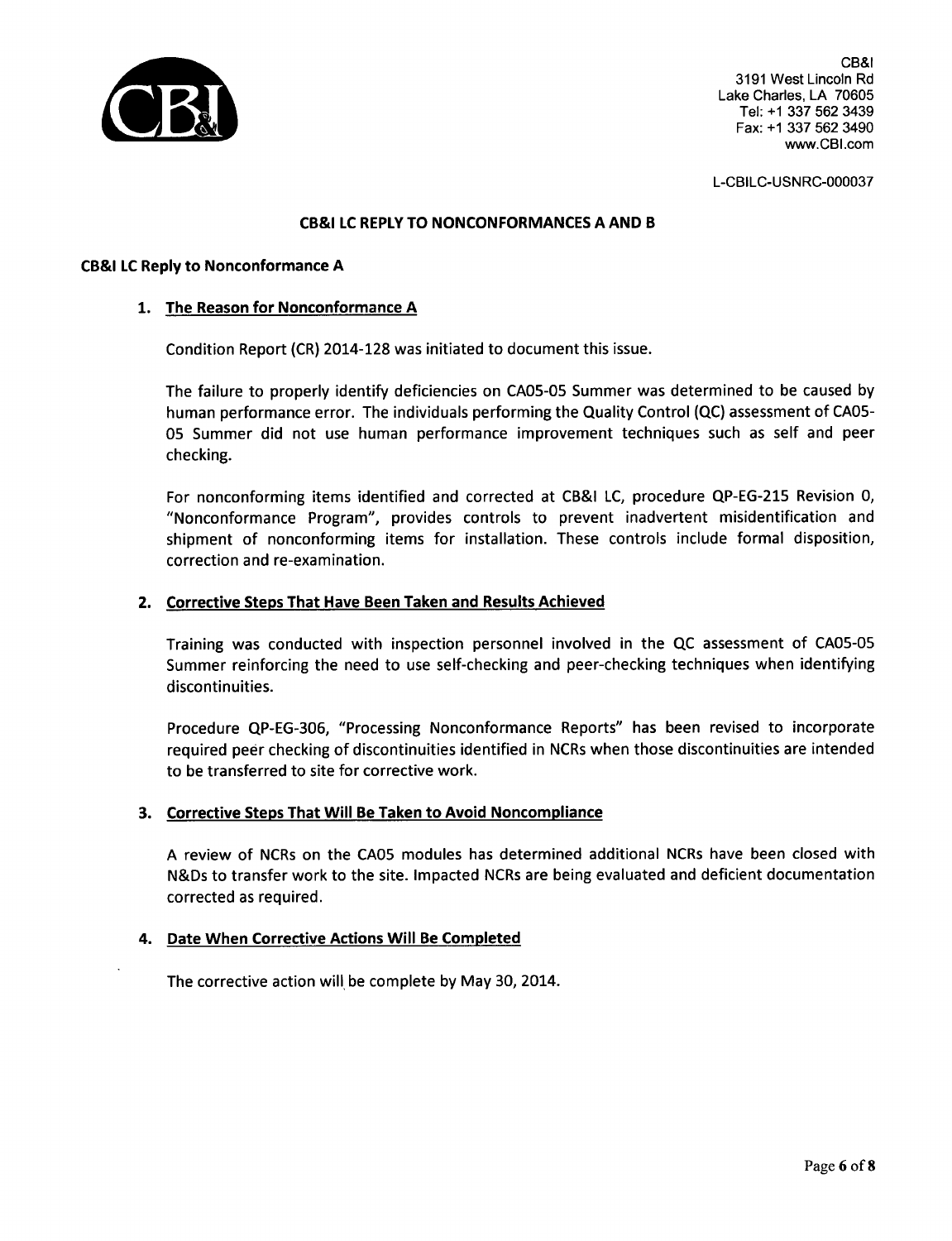

CB&I 3191 West Lincoln Rd Lake Charles, LA 70605 Tel: +1 337 562 3439 Fax: +1 337 562 3490 www.CBI.com

L-CBILC-USNRC-000037

### CB&I-LC Reply to Nonconformance B

## 1. The Reason for Nonconformance B

Prior to the NRC Inspection in February 2014, CR 2013-1607 and CR 2013-1608 were initiated to document untimely corrective actions and untimely correction of commitments made to the NRC. In addition, CR 2014-162 was initiated to document and evaluate issues with redlining processes at CB&I LC.

The root cause analysis performed for CR 2013-1607 and CR 2013-1608 revealed less than adequate accountability for Corrective Action Program (CAP) functions and commitments to the regulator. The investigation revealed that management has placed insufficient emphasis on the CAP and regulator commitments by failing to hold responsible personnel accountable for the specific actions they control.

The root cause analysis also determined that less than adequate corrective actions can be found throughout the history of the CAP. In addition, in some areas, corrective actions to prevent recurrence have been found ineffective.

Condition Report 2014-162 investigation determined that the apparent cause of the condition associated with inadequate implementation of redlining is a lack of redline control due to the procedure that was in place (QP-PC-205a). The quality of redlines performed resulted in errors.

Further evaluation showed that the procedural violations may have resulted from weak barriers or ambiguity within procedure QP-PC-205a (Managing Detailed Drawings). Weak barriers and ambiguous instructions may have allowed error traps for the Process Engineer and/or Detailer, and even reinforced training could not alleviate the human element of inadequate attention.

Analysis also revealed that in certain instances CB&I Lake Charles lacked the process for thoroughly tracking and incorporating design changes to drawings and specifications. In turn, this provided an additional error trap for Process Engineers and Detailers when attempting to modify the affected drawings. The new Fabrication Change Notice procedure (QP-PE-303) will provide a new system of tracking and controlling the incorporation of design changes, including redline drawings which are being worked on the shop floor.

### 2. Corrective Steps That Have Been Taken and Results Achieved

Procedure QP-CA-305, "Condition Report Processing" Revision 0 now includes instruction for the Corrective Action Program Manager to notify senior management through the initiation of a CR when corrective actions are not addressed in a timely manner. This CR is evaluated by the Corrective Action Program Manager and Senior Management for potential issuance of a stop work.